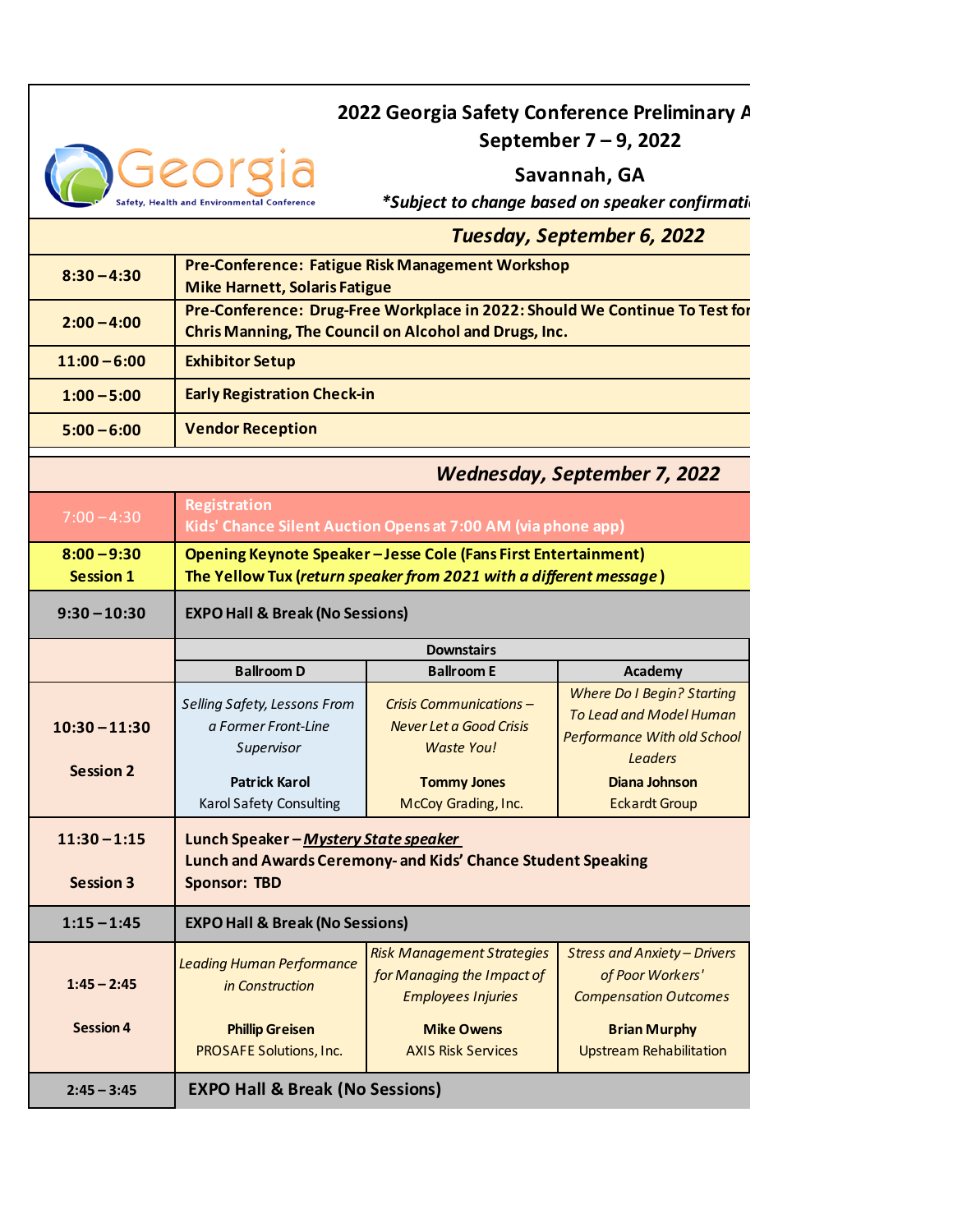| $3:45 - 4:45$<br><b>Session 5</b>  | <b>OSHA Update</b><br><b>Ed Foulke</b><br>Fisher & Phillips LLP                 | Telemedicine in Workers'<br><b>Compensation: What Works,</b><br>What Doesn't Work, What<br>the Future Brings<br><b>Dr. Stephen Dawkins</b><br><b>Caduceus Occupational</b><br><b>Medicine</b> | <b>Hazardous Waste</b><br><b>Regulations &amp; Management</b><br>John Barnard, USI Insurance<br>Alex Lehocky, KSU |  |
|------------------------------------|---------------------------------------------------------------------------------|-----------------------------------------------------------------------------------------------------------------------------------------------------------------------------------------------|-------------------------------------------------------------------------------------------------------------------|--|
| $4:45 - 6:00$                      | <b>Atrium Lounge Networking/Love is War Band</b>                                |                                                                                                                                                                                               |                                                                                                                   |  |
| $6:00 - 8:00$                      | Dinner (on your own)                                                            |                                                                                                                                                                                               |                                                                                                                   |  |
| $8:00 - 10:00$                     | <b>Welcome to the Show: Velcro Py</b><br>(A/B/C Ballroom)                       |                                                                                                                                                                                               |                                                                                                                   |  |
|                                    |                                                                                 |                                                                                                                                                                                               | <b>Thursday September 8, 2022</b>                                                                                 |  |
| $8:00 - 4:30$                      | Registration<br>Kids' Chance Auction Opens at 7:00 AM                           |                                                                                                                                                                                               |                                                                                                                   |  |
| $8:00 - 8:30$                      | <b>EXPO Hall &amp; Break (No Sessions) Coffee in Lobby</b>                      |                                                                                                                                                                                               |                                                                                                                   |  |
|                                    | <b>Downstairs</b>                                                               |                                                                                                                                                                                               |                                                                                                                   |  |
|                                    | <b>Ballroom D</b>                                                               | <b>Ballroom E</b>                                                                                                                                                                             | Academy                                                                                                           |  |
| $8:30 - 9:30$                      | <b>OSHA Update</b>                                                              | Leverage Wearable Tech To<br>Drive Actionable Injury<br>Reduction                                                                                                                             | Lithium-Ion Batteries Are<br>They an EHS Nightmare or<br>Not?                                                     |  |
| Session 6                          | Ed Foulke, Fisher & Phillips LLP<br>&<br>Kurt Petermeyer, USDOL-<br><b>OSHA</b> | <b>Cory Gentile</b><br><b>BIOKINETIX</b>                                                                                                                                                      | <b>Jeff Romine</b><br>Shaw Inc.                                                                                   |  |
| $9:30 - 9:45$                      | <b>Coffee/Beverage Break Sponsor: TBD</b>                                       |                                                                                                                                                                                               |                                                                                                                   |  |
| $9:45 - 10:45$<br><b>Session 7</b> | <b>OSHA Injury and Illness</b><br><b>Recordkeeping Case Studies</b>             | Dust Hazard Analysis (DHA) -<br>Why, When, How, and How<br>Much?                                                                                                                              | <b>Mitigating Risks of</b><br>Cuts/Lacerations From the<br>Workplace                                              |  |
|                                    | <b>Stefanie Corbitt</b><br><b>SSI OSHA</b>                                      | <b>Chris Giusto</b><br>Hallam-ICS                                                                                                                                                             | Saki Anderson<br><b>Slice Products</b>                                                                            |  |
| $10:45 - 11:45$                    |                                                                                 | EXPO Hall & Break (No Sessions); Kids' Chance Silent Auction                                                                                                                                  |                                                                                                                   |  |
| $11:45 - 1:15$<br><b>Session 8</b> | Lunch<br>Sponsor TBD                                                            | Keynote Speaker: Heather MacDougall, VP Workplace Health & Safety, Amazon                                                                                                                     |                                                                                                                   |  |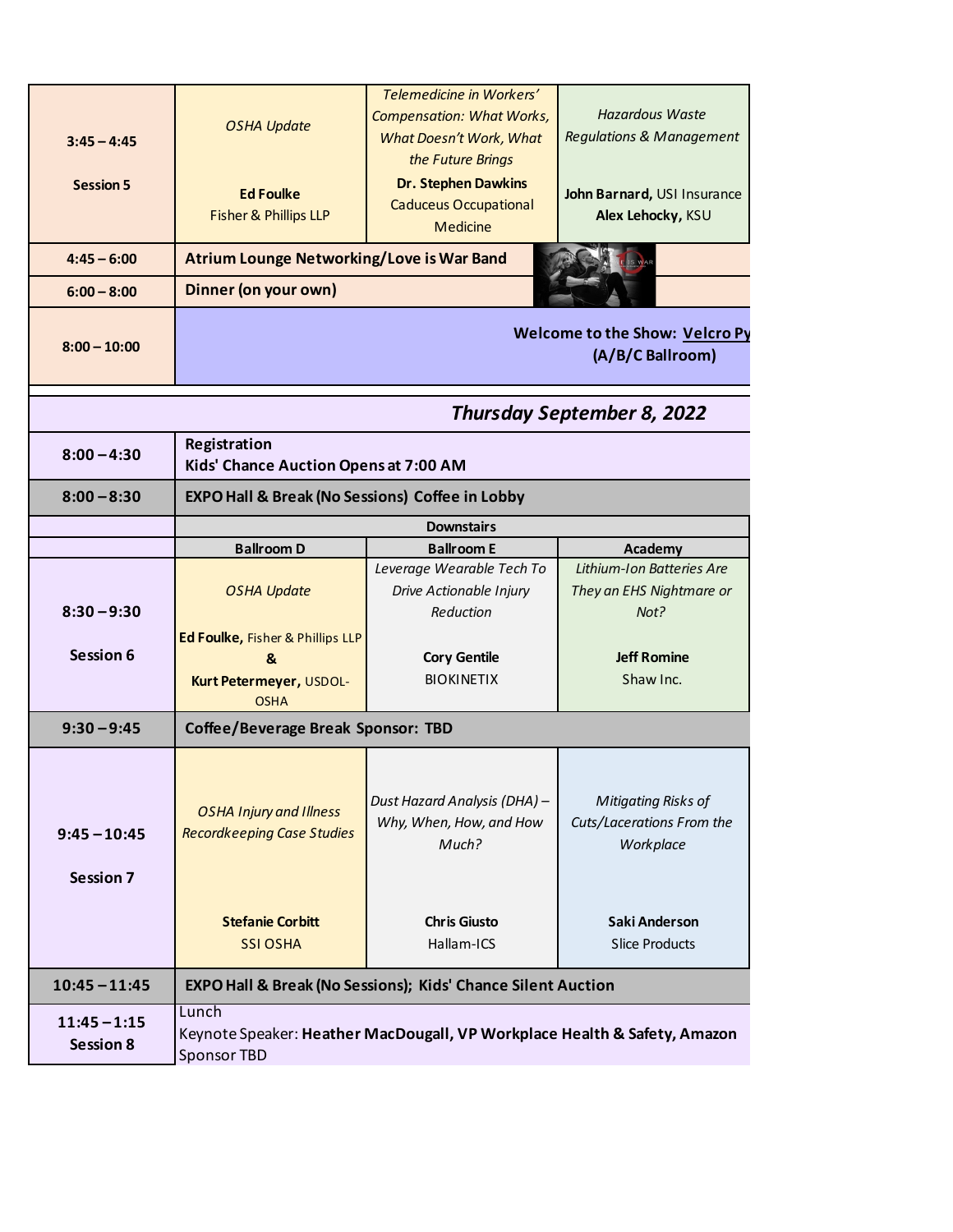|                   | <b>Our Winning Game Plan - A</b>           |                                                                        |                                                                                                |  |
|-------------------|--------------------------------------------|------------------------------------------------------------------------|------------------------------------------------------------------------------------------------|--|
|                   | <b>Playbook for Handling Work</b>          |                                                                        | <b>Reducing TRIR in 90 Seconds</b>                                                             |  |
|                   | <b>Accidents and Safely</b>                | Do You Need Ventilation for                                            | or Less Every Day for Every<br><b>Employee</b>                                                 |  |
| $1:15 - 2:15$     | <b>Returning Employees to</b>              | 3D Printing?                                                           |                                                                                                |  |
|                   | Work                                       |                                                                        |                                                                                                |  |
| <b>Session 9</b>  | <b>Ann Joiner &amp; Dustin</b>             |                                                                        |                                                                                                |  |
|                   | <b>Thompson</b>                            | <b>Alex Lehocky</b>                                                    | <b>Karen Jefferson</b>                                                                         |  |
|                   | <b>Swift Currie</b>                        | Kennesaw State University                                              | <b>Rocky Mountain TSG</b>                                                                      |  |
| $2:15 - 2:30$     |                                            | Break / Session Change; Kids' Chance Silent Auction CLOSES AT 2:25     |                                                                                                |  |
|                   |                                            |                                                                        | <b>Maximizing your Facility's</b>                                                              |  |
|                   | <b>Mindful Strategy: Energy</b>            | <b>Legal Tactics and Handling</b>                                      | <b>Environmental Control</b>                                                                   |  |
| $2:30 - 3:30$     | Management                                 | <b>Tips to Help Move Difficult</b><br><b>Claims Towards Resolution</b> | <b>Equipment Procurement</b>                                                                   |  |
|                   |                                            |                                                                        | <b>Process</b>                                                                                 |  |
| Session 10        | <b>Subena Colligan</b>                     | Douglas Brown & M. Ann                                                 | <b>Kevin Nesbitt</b>                                                                           |  |
|                   | S. Colligan Coaching                       | <b>McElroy</b>                                                         | Umbrella Equipment Partners,                                                                   |  |
|                   |                                            | <b>Swift Currie</b>                                                    | <b>LLC</b>                                                                                     |  |
| $3:30 - 3:45$     | <b>EXPO Hall &amp; Break (No Sessions)</b> |                                                                        |                                                                                                |  |
|                   | <b>Inspiring Employees and</b>             | How To Convey the Safety                                               |                                                                                                |  |
|                   | <b>Keep Them Motivated,</b>                | <b>Message for Hispanic</b>                                            |                                                                                                |  |
|                   | Happy, Healthy, and Thriving               | Workers, Breaking the                                                  | Safety Starts At the Top                                                                       |  |
| $3:45 - 4:45$     | in a Post-Pandemic World                   | <b>Cultural Barrier</b>                                                |                                                                                                |  |
|                   |                                            |                                                                        |                                                                                                |  |
| Session 11        |                                            |                                                                        | Jon Swierenga                                                                                  |  |
|                   | <b>Dr. Mark Vettraino</b>                  | Patricio D. Lopez                                                      | Thomas Concrete Group                                                                          |  |
|                   | <b>Task Group</b>                          | <b>NTP Consulting</b>                                                  | <b>James Grant</b>                                                                             |  |
|                   |                                            |                                                                        |                                                                                                |  |
|                   |                                            |                                                                        | Dekra                                                                                          |  |
| $4:45 - 5:00$     |                                            | Vendor Prize Drawings in EXPO Hall (Must be present to win)            |                                                                                                |  |
| $8:00 - 10:00$    |                                            |                                                                        | <b>Drop-In Social</b><br><b>Savannah Smiles Dueling Pianos</b><br><b>314 Williamson Street</b> |  |
|                   |                                            |                                                                        | <b>Friday, September 9, 2022</b>                                                               |  |
|                   |                                            | <b>Downstairs</b>                                                      |                                                                                                |  |
|                   | <b>Ballroom D</b>                          | <b>Ballroom E</b>                                                      | Academy                                                                                        |  |
|                   | 29. CFR. 1910. Blah, Blah, Blah:           | <b>Essential Job Demands - Why</b>                                     | <b>Benefits of OSHA</b>                                                                        |  |
| $8:00 - 9:00$     | <b>What Comes Next Makes All</b>           | They Should Be Included in                                             | Partnerships in the                                                                            |  |
|                   | the Difference                             | <b>All Job Descriptions</b>                                            | <b>Construction Sector</b>                                                                     |  |
| <b>Session 12</b> |                                            |                                                                        |                                                                                                |  |
|                   | <b>Danny Smith</b><br>Safe Start           | Jenna Gardner-Morgan<br><b>Cora Health</b>                             | <b>Robert Pope</b><br><b>Carroll Daniel</b>                                                    |  |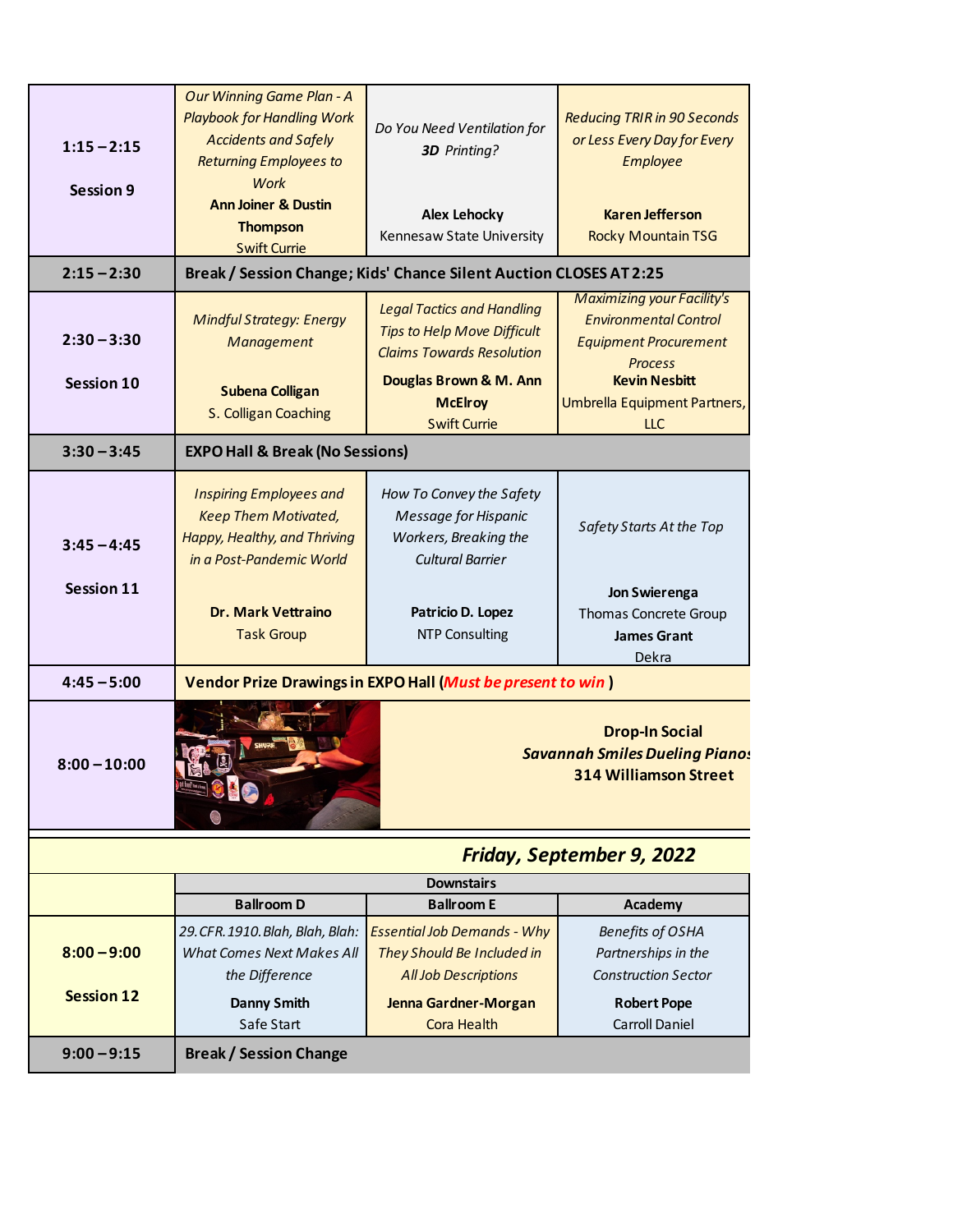| $9:15 - 10:15$<br><b>Session 13</b> | Fake News - A Lower RIR &<br><b>LTIR Equates To a Safer</b><br>Workplace<br><b>Matt Smith</b> | <b>What the Adjuster Needs</b><br>From the Employer Within 21<br>Days From the Work<br>Accident<br><b>Roberta Mike</b> | The New Era of Non-Opioid<br><b>Pain Management After</b><br><b>Surgery</b><br>Dr. Stan Dysart |
|-------------------------------------|-----------------------------------------------------------------------------------------------|------------------------------------------------------------------------------------------------------------------------|------------------------------------------------------------------------------------------------|
| $10:15 - 12:00$                     | <b>Brasfield &amp; Gorrie</b>                                                                 | <b>Strategic Comp</b>                                                                                                  | Pacira Biosciences, Inc.                                                                       |
| <b>Session 14</b>                   |                                                                                               | Closing Session Panel - Margin of Safety (Kathleen Eaton, The Home Depot, Rebe                                         |                                                                                                |
| $12:00 - TBD$                       |                                                                                               | Post Conference: CSP Preparation Workshop - Patrick Karol, Karol Safety Consu                                          |                                                                                                |

|            | Saturday, September 10, 2022                     |
|------------|--------------------------------------------------|
| <b>TBD</b> | <b>Post Conference: CSP Preparation Workshop</b> |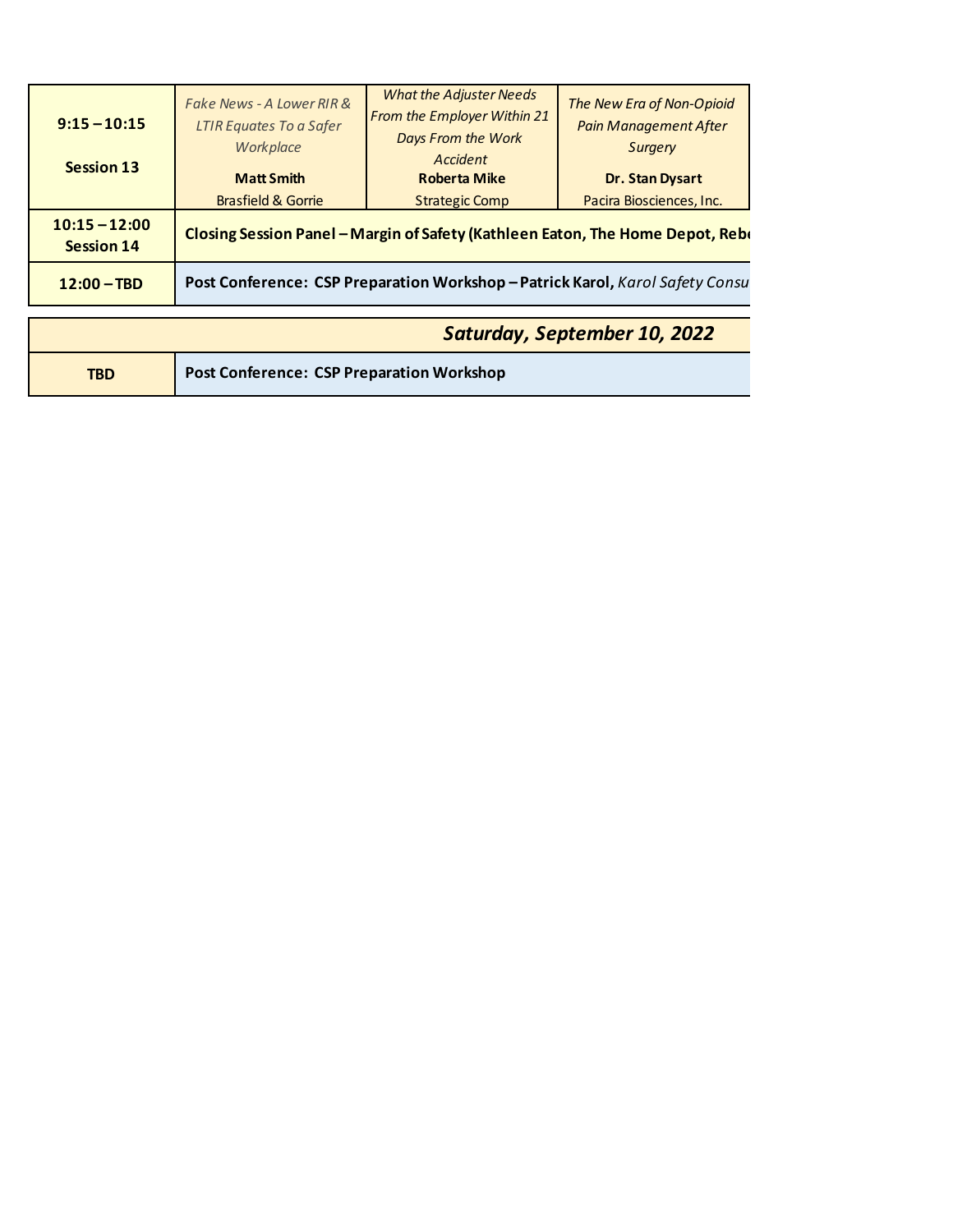| genda*                                                    | PROUD TITLE SPONSORS:                                           |  |
|-----------------------------------------------------------|-----------------------------------------------------------------|--|
| ons                                                       | <b>Southwire</b>                                                |  |
|                                                           |                                                                 |  |
| Marijuana?                                                |                                                                 |  |
|                                                           |                                                                 |  |
|                                                           |                                                                 |  |
|                                                           |                                                                 |  |
| <b>SESSION LEGION</b>                                     |                                                                 |  |
| HR/WORK COMP/LEGAL                                        | <b>SAFETY</b>                                                   |  |
| <b>ENVIRONMENTAL</b>                                      | <br>IH/HEALTH/FLEET                                             |  |
| <b>Upstairs</b>                                           |                                                                 |  |
| Oglethorpe A/B                                            | Plaza                                                           |  |
| Eyes Wide Shut: We Don't<br>Have a Fatigue Problem        | Micro-Learning - Leveraging<br><b>Better Safety Performance</b> |  |
| <b>Mike Harnett</b><br>Solaris Fatigue Management         | <b>Scott Gaddis</b><br>Intelex                                  |  |
|                                                           |                                                                 |  |
|                                                           |                                                                 |  |
|                                                           |                                                                 |  |
| Environmental Compliance -                                | <b>Building a Culture of Fleet</b>                              |  |
| <b>Regulatory Requirements</b>                            | Safety                                                          |  |
| Paige Rohrig &<br><b>Rachel Schneider</b><br>Georgia Tech | <b>Tremone Proctor</b><br>The Home Depot                        |  |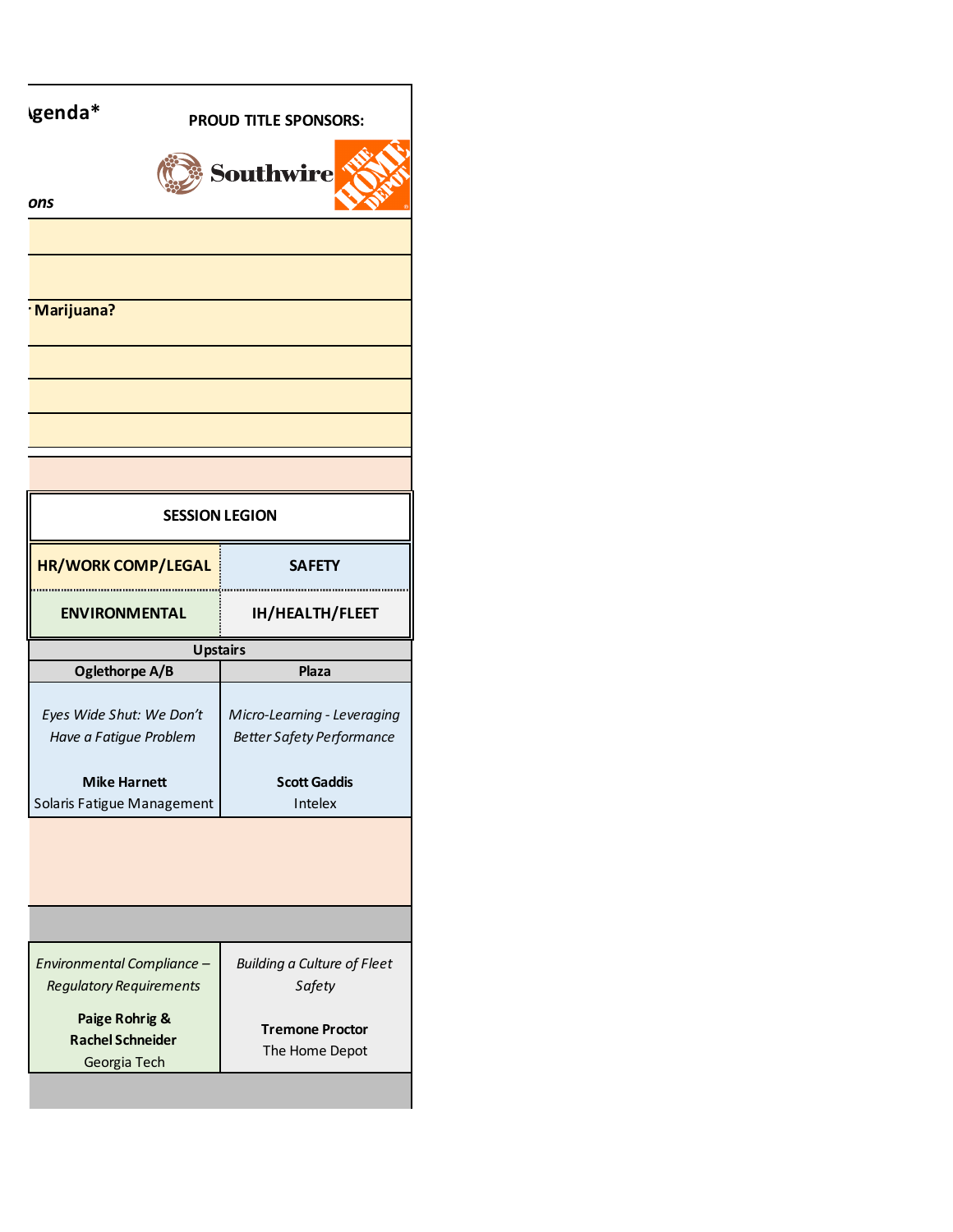| Marijuana Breathalyzer To<br>Detect Recent Marijuana Use | The Future of Work Is<br>Remote: Top 7 Ways to Be<br>Prepared |  |
|----------------------------------------------------------|---------------------------------------------------------------|--|
| <b>Jon White</b>                                         | Lauren Larkey                                                 |  |
| <b>Hound Labs</b>                                        | Upstream Rehabilitation                                       |  |
|                                                          |                                                               |  |
|                                                          |                                                               |  |
|                                                          |                                                               |  |
|                                                          |                                                               |  |
| gmies                                                    |                                                               |  |
|                                                          |                                                               |  |
|                                                          |                                                               |  |
|                                                          |                                                               |  |
|                                                          |                                                               |  |
|                                                          |                                                               |  |
|                                                          |                                                               |  |
| <b>Upstairs</b>                                          |                                                               |  |
| Oglethorpe A/B                                           | Plaza                                                         |  |
| What Is Your Problem? Job                                | Occupational Dermatitis on a                                  |  |
| Risk Analysis & Injury                                   | Deep-Water Drilling Ship                                      |  |
| Prevention                                               |                                                               |  |
| <b>Robyn Lewis</b>                                       | <b>Ronald Huggins</b>                                         |  |
| <b>Select Medical</b>                                    | Enercon                                                       |  |
|                                                          |                                                               |  |
|                                                          |                                                               |  |
| <b>OSHA's Requirement for</b>                            |                                                               |  |
| <b>Safety Training- A Checklist</b>                      |                                                               |  |
| for Compliance and Time                                  |                                                               |  |
| <b>Saving Ideas for Meeting</b>                          | <b>Integrating Stakeholders for</b>                           |  |
| That Compliance in Today's                               | <b>Post Incident Success</b>                                  |  |
|                                                          |                                                               |  |
| <b>Short Staffed/High Demand</b><br>Market               |                                                               |  |
|                                                          |                                                               |  |
|                                                          |                                                               |  |
| <b>Donna Pearson</b>                                     | <b>Millard Griffin</b>                                        |  |
|                                                          | <b>Environmental Resources</b>                                |  |
| <b>Pearson Safety</b>                                    | Management (ERM)                                              |  |
|                                                          |                                                               |  |
|                                                          |                                                               |  |
|                                                          |                                                               |  |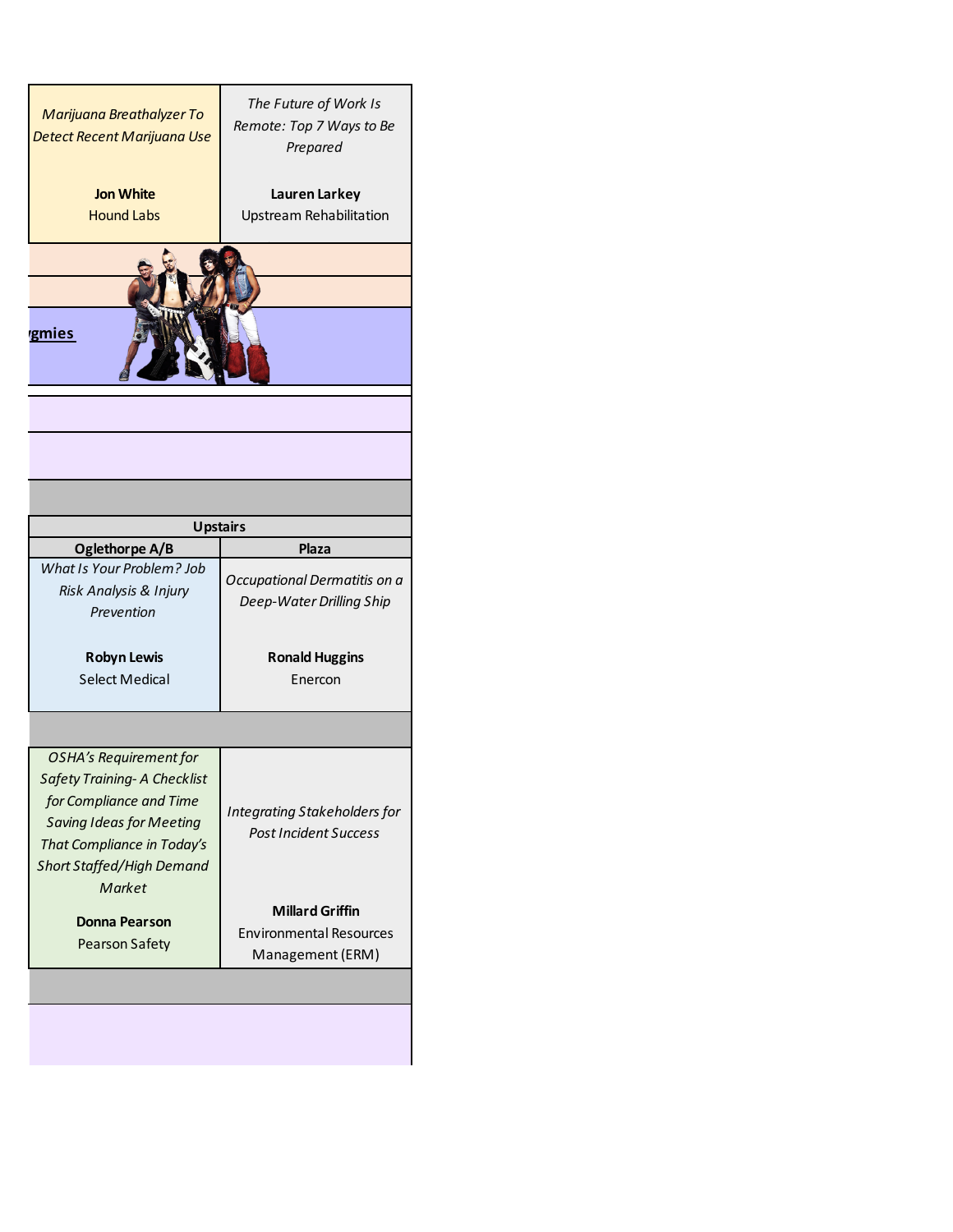| Five Golden Rules for an<br><b>Effective Safety Program</b> | Affordable Tech Tools Every<br><b>HSE Professional Should Use</b> |
|-------------------------------------------------------------|-------------------------------------------------------------------|
| <b>Ryan Padgett</b>                                         | <b>Scott Thomas</b>                                               |
| Padgett Risk                                                | Siembra LLC                                                       |
|                                                             |                                                                   |
| Let Technology Generate                                     | <b>Emerging Tools &amp;</b>                                       |
| <b>Your Leading Indicators</b>                              | Technology in Construction                                        |
| <b>Clayton Carroll</b>                                      | <b>Jay Shinall</b>                                                |
| Safety 101                                                  | <b>Batson-Cook Construction</b>                                   |
|                                                             |                                                                   |
|                                                             | <b>Emotional Wellbeing! Learn</b>                                 |
| <b>USDOT</b> and Georgia Traffic                            | About the SMILE Wellbeing                                         |
| Law Update                                                  | <b>Assessment and How Adjust</b>                                  |
|                                                             | <b>To Our Nation's Mental</b>                                     |
|                                                             | <b>Health Crisis!</b>                                             |
| <b>Bruce Bugg</b>                                           | <b>Don Doster</b>                                                 |
| <b>ABF Freight Systems</b>                                  | <b>GoPivot</b>                                                    |
|                                                             |                                                                   |
| ร Bar                                                       |                                                                   |
|                                                             | <b>Upstairs</b>                                                   |
| Oglethorpe A/B                                              | Plaza                                                             |
| The Unexpected Truths of                                    | <b>Dealing with Natural</b>                                       |
| Safety                                                      | <b>Disasters From the</b><br><b>Environmental View</b>            |
| <b>Emily Elrod</b>                                          | <b>Mark Hartz</b>                                                 |